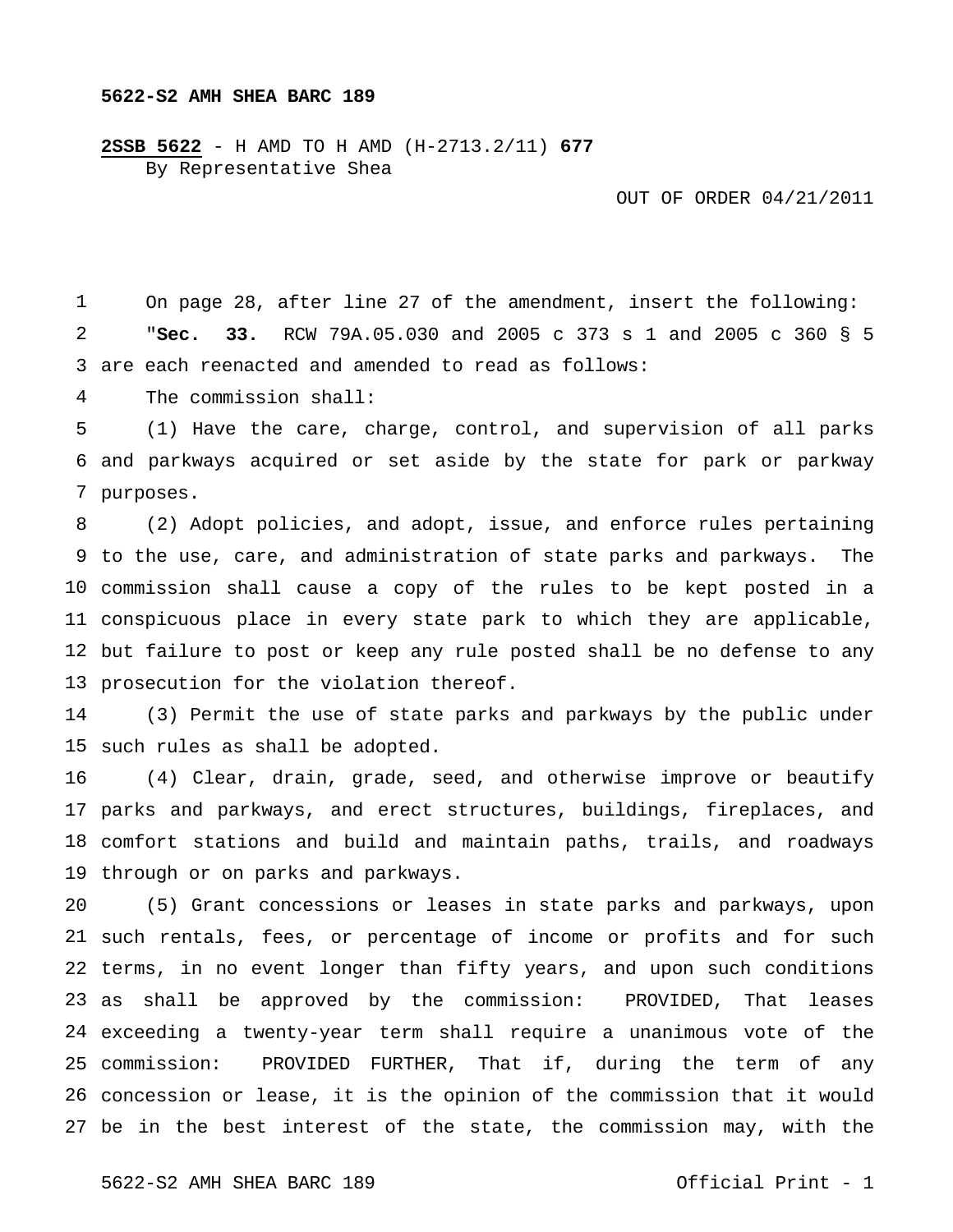consent of the concessionaire or lessee, alter and amend the terms and conditions of such concession or lease: PROVIDED FURTHER, That television station leases shall be subject to the provisions of RCW 4 79A.05.085, only: concessions or leases shall be renegotiated at five-year intervals. No concession shall be granted which will prevent the public from having free access to the scenic attractions of any park or parkway. PROVIDED FURTHER, That the rates of such

 expenses relating to its use of volunteer assistance shall be limited to premiums or assessments for the insurance of volunteers by the department of labor and industries, compensation of staff who assist volunteers, materials and equipment used in authorized volunteer projects, training, reimbursement of volunteer travel as provided in RCW 43.03.050 and 43.03.060, and other reasonable expenses relating to volunteer recognition. The commission, at its discretion, may waive commission fees otherwise applicable to volunteers. ((The commission shall not use volunteers to replace or supplant classified positions. The use of volunteers may not lead to the elimination of any employees or permanent positions in the bargaining unit.)) (6) Employ such assistance as it deems necessary. Commission

 purchase or obtain options upon, lease, or otherwise acquire for and in the name of the state such tracts of land, including shore and tide lands, for park and parkway purposes as it deems proper. If the commission cannot acquire any tract at a price it deems reasonable, it may, by majority vote of its authorized membership, obtain title thereto, or any part thereof, by condemnation proceedings conducted by the attorney general as provided for the condemnation of rights-of-way for state highways. Option agreements executed under authority of this subsection shall be valid only if: (7) By majority vote of its authorized membership select and

 and (a) The cost of the option agreement does not exceed one dollar;

 (i) funds appropriated therefor, or (ii) funds appropriated for undesignated land acquisitions, or (iii) funds deemed by the (b) Moneys used for the purchase of the option agreement are from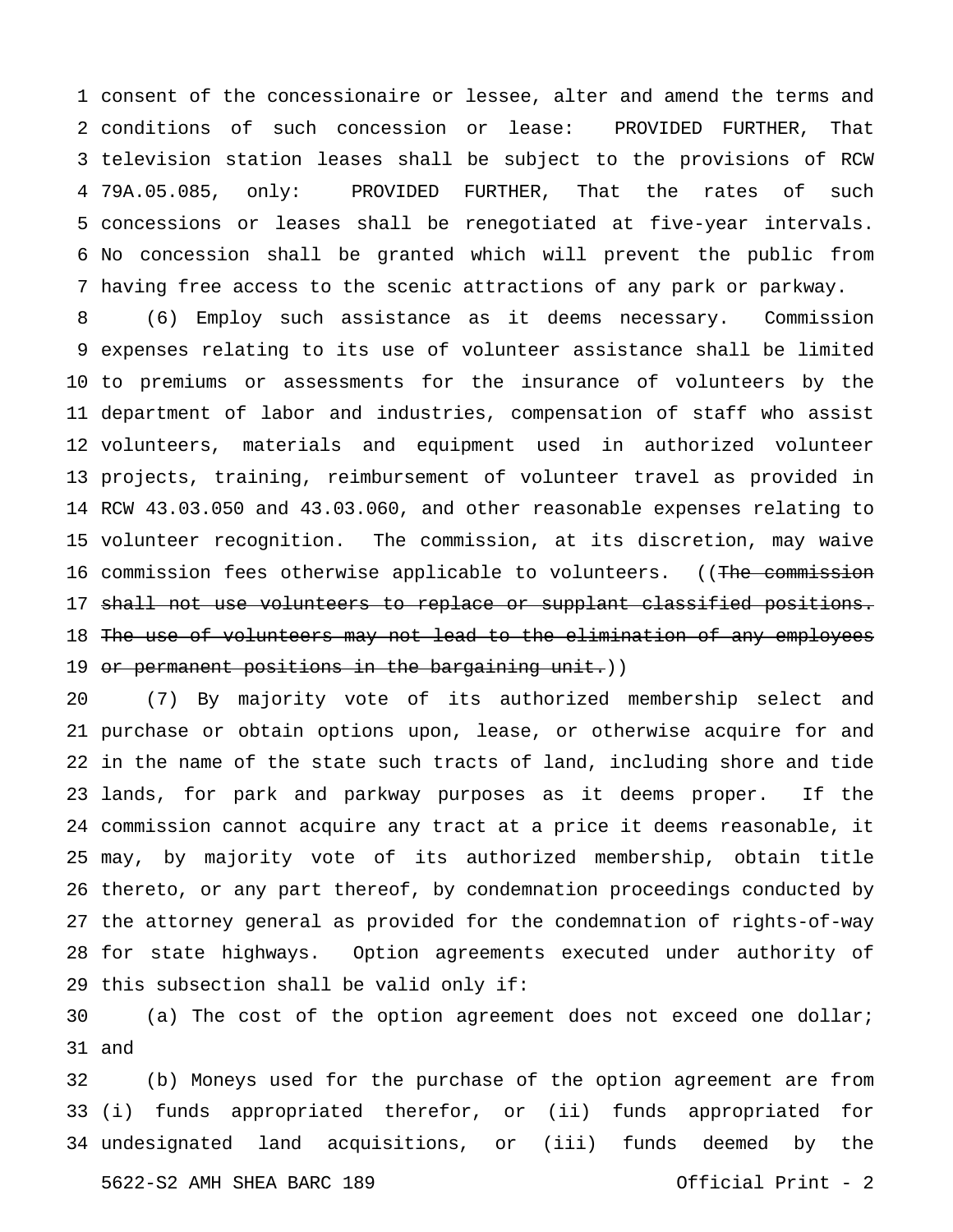commission to be in excess of the amount necessary for the purposes for which they were appropriated; and

 the option does not exceed the appraised value of the property. (c) The maximum amount payable for the property upon exercise of

 this state, in any matter pertaining to the acquisition, development, redevelopment, renovation, care, control, or supervision of any park or parkway, and enter into contracts in writing to that end. All parks or parkways, to which the state contributed or in whose care, control, or supervision the state participated pursuant to the provisions of this section, shall be governed by the provisions hereof. (8) Cooperate with the United States, or any county or city of

 the number of people who have access to free or low-cost recreational opportunities for physical activity, including noncompetitive physical activity. (9) Within allowable resources, maintain policies that increase

 history record information search for the following: Job applicants, volunteers, and independent contractors who have unsupervised access to children or vulnerable adults, or who will be responsible for collecting or disbursing cash or processing credit/debit card 22 transactions. Washington state patrol criminal identification section and may include a national check from the federal bureau of investigation, which shall be through the submission of fingerprints. A permanent employee of the commission, employed as of July 24, 2005, is exempt from the provisions of this subsection." (10) Adopt rules establishing the requirements for a criminal These background checks will be done through the

 internal references accordingly. Renumber the remaining sections consecutively and correct any

 EFFECT: Removes the restriction on the State Parks and Recreation Commission's use of volunteers (which, under current law, limits the use of volunteers to a level that does not replace or supplant classified positions or lead to the elimination of any employees or permanent positions in a bargaining unit).

5622-S2 AMH SHEA BARC 189 Official Print - 3